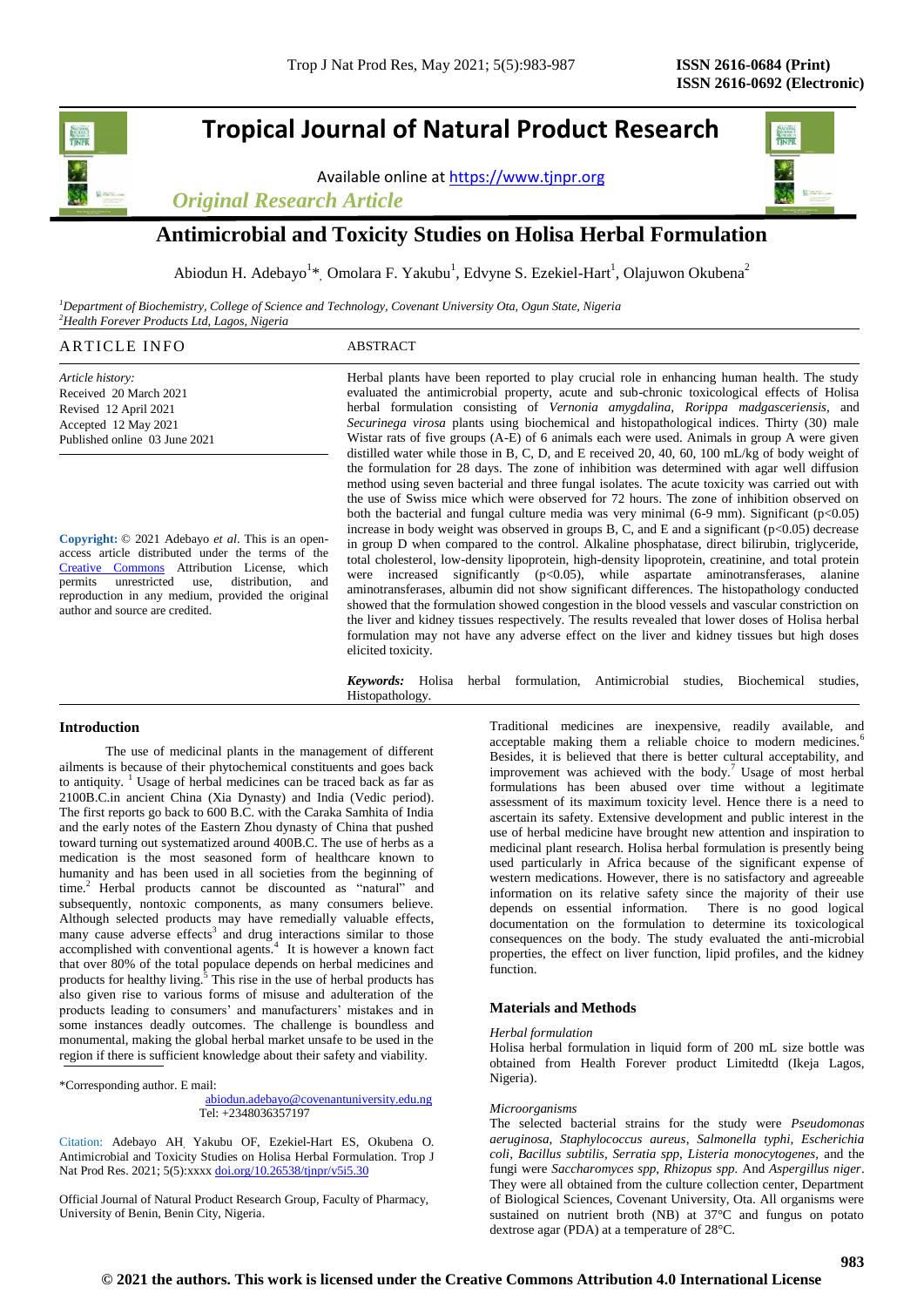#### *Experimental animals*

Twelve male Swiss mice were used and assigned into four groups of 3 mice each weighing between  $10.50$  g -  $17.00$  g and 30 male Wistar rats were used and assigned into five groups of six rats each weighing between 92g-149g obtained from Lagos University Teaching Hospital (LUTH) fed with a standard diet (obtained from Graceline feed, Ota, Ogun state). Animals were kept at an average temperature of  $25^{\circ}$ C in ventilated cages and retained in the animal house of the Department of Biochemistry, Covenant University, Ogun State. All experimental animals were handled following standard protocols officially accepted by the Research ethics committee of the Biochemistry Department of Covenant University, Ota, Ogun State, Nigeria. The animals were acclimatized for seven days.

#### *Antimicrobial studies*

Agar well diffusion method was used for the antimicrobial studies according to Benkeblia.<sup>8</sup> In sterile Petri-dish, 6mL of Agar plates were inoculated with 0.1 mL of the broth culture of each bacterium and fungus isolate. The seeded plates had been corked and allowed to set for uniform isolate distribution. Using regular 5 mm diameters sterile cork borer, holes were bored on the plates and equivalent volumes (5 mL) of the herbal formulation were placed into the already wellcreated micropipette. The tests were performed in duplicates. The control disk was used for the bacteria-containing petri-dish Gentamycin 10 µg while Flocunadazole 10 µg was used for the fungi. The control disk was placed in the petri-dish center. The plates were allowed to stand at room temperature for one hour to permit proper diffusion of the herbal formulation. The bacterial plates were incubated at 37°C and the fungal plates were incubated at 25°C for 24 hours until noticeable potency of the herbal formulation was observed to inhibit the growth of the test isolates. The zones of inhibitions were measured in millimeters (mm) and the mean values were calculated and recorded.

#### *Acute toxicity study*

The acute toxicity study was performed using twelve (12) male Swiss mice. The animals were divided randomly into four treated groups, each comprising three animals per group. Based on their weights, the groups received 250, 500, 1000, and 2000 mL/kg body weight of the herbal formulation respectively, after the overnight fasting. They were administered the Holisa herbal formulation orally. The animals were monitor closely for the first 4 hours and then for each hour for the next 12 hours, followed by 6 hourly intervals for the next 56 hours (72 hrs observations) to identify any deaths or changes in general behavior and other physiological activities.<sup>9</sup>

#### *Sub-chronic toxicity study*

Thirty male Wistar rats were acclimatized for seven days in the laboratory. The animals were kept on regular animal feed and had access to water *ad libitum*. Weighed and divided into five groups of six animals each. The control group received a dose of 1.0 mL of distilled water orally once every day for 28 days, after fasting overnight. The following doses were given to the four treated groups respectively: 20, 40, 60, and 100 mL/kg body weight orally once a day for 28 days treated with the Holisa herbal formulation. From the beginning of the treatment, the animals were measured every seven days to note any difference in weight. The animals were starved overnight at the end of the experiment. 10

#### *Sample preparation*

The rats' weights were taken before they were sacrificed. Diethyl ether was used as anesthesia to euthanize. Blood was collected from the heart using syringes that are non-heparinized. Organs such as the liver and kidney were taken and rinsed with normal saline to remove contamination in the blood. The organs taken were stored in the freezer for overnight after which 0.2 g of each organ was homogenized in buffer with ice-cold phosphate, pH 7.4. The stored organs were cut into bits and using the homogenizer 0.2 g of the liver was homogenized in 1.8 mL of the homogenizing buffer. The resulting homogenate were centrifuged in a cold centrifuge at 3000rpm for 10

minutes to prevent denaturing the enzymes. The supernatant was collected for use in the biochemical analysis. Plasma was collected 10 minutes from the entire blood via the centrifugation cycle at 4000rpm.

#### *Biochemical assays*

Commercial tests kits obtained from Randox laboratories UK were used. The following biochemical parameters were carried out in plasma; alanine aminotransferase (ALT)<sup>11</sup>, aspartate aminotransferase  $(AST)^{12}$ , alkaline phosphatase  $(ALP)^{13}$ , total bilirubin<sup>14</sup>, total protein<sup>15</sup>, urea,  $16$  creatinine<sup>17</sup>, and albumin.<sup>18</sup>

#### *Histopathological studies*

The method as described by Aliyu et al.<sup>19</sup> with slight modification was adopted. The liver and kidney were carefully dissected from the abdominal region. They were fixed in normal formal saline for 72 h and sliced into a thickness of 2.1 mm. The tissues were dehydrated with alcohol of graded concentrations. They were further treated with paraffin wax. Sections of the tissues were then cut on a microtome to 5µm. These were later fixed on a slide and allowed to dry. The sample slides were subsequently stained in hematoxylin-eosin and examined under a light microscope; photomicrographs of the samples were recorded.

#### *Statistical analysis*

Data were analyzed with one-way analysis of variance (ANOVA) and Tukey's test using the statistical package for the social sciences (SPSS), version 21.0 (SPSS Inc., Chigaco, IL, USA). The probability of \*p<0.05 was considered to be statistically significant. All data were represented as mean ± standard error of mean for 7 animals graphically using Graph pad prism, version 5.0.

#### **Results and Discussion**

There is an increasing demand for herbal products as alternative medicines. Unfortunately, the use of herbal products is not strictly regulated in Nigeria thus making them freely available, a scenario that predisposes to possible abuse by consumers. Herbal medicines are being used by about 80% of the world population primarily in developing countries for primary healthcare. They have stood the test of time for their safety, efficacy, and cultural acceptability. These drugs are made from renewable resources of raw materials by ecofriendly processes and will bring economic prosperity to those growing these raw materials.<sup>20</sup> Herbal remedies may have recognizable therapeutic effects; they also may have toxic side effects. More so, many herbal preparations lack scientific facts to back up acclaimed medicinal benefits. In rural communities, the exclusive use of herbal drugs, prepared and dispensed by herbalists without formal training, for the treatment of diseases is still very common requiring that experimental screening methods be established to ascertain the safety and efficacy of these herbal products as well as to establish their active components.<sup>21</sup> Toxicity studies have always been considered a vital integral component of drug development bearing in mind that herbal medicines are often used indiscriminately without recourse to the potential side-effects which could vary from mild, moderate, and severe, to life-threatening. $21$  The acute toxicity studies of the formulation revealed no alterations in animals' actions. The mice used in the experiment showed no adverse gastrointestinal effects and all the mice which received 2000 mL/kg BW of the extract died within 4 hours while two of the animals that received 1000 mL/kg BW dose died within 12 hours.<sup>21, 22</sup> The LD<sub>50</sub> of the herbal formulation is greater than 2000 mg/kg/day BW. The effects of the drug on the bodyweight variation of the tested animals were remarkable only on Group B, C, and E that received the lowest and highest dose of the formulation (20mL/kg, 40mL/kg, and 100 mL/kg BW respectively) because there was a significant increase in their weights after 28 days. A significant decrease in weight was observed in group D that received 60 mL/kg compared to the control. Compared to the control there were no morphological changes in organs (liver and kidney). Histopathological tests showed vascular congestion in the liver and kidney of group A to E had except for group D which was normal (Plate 1&2). The vascular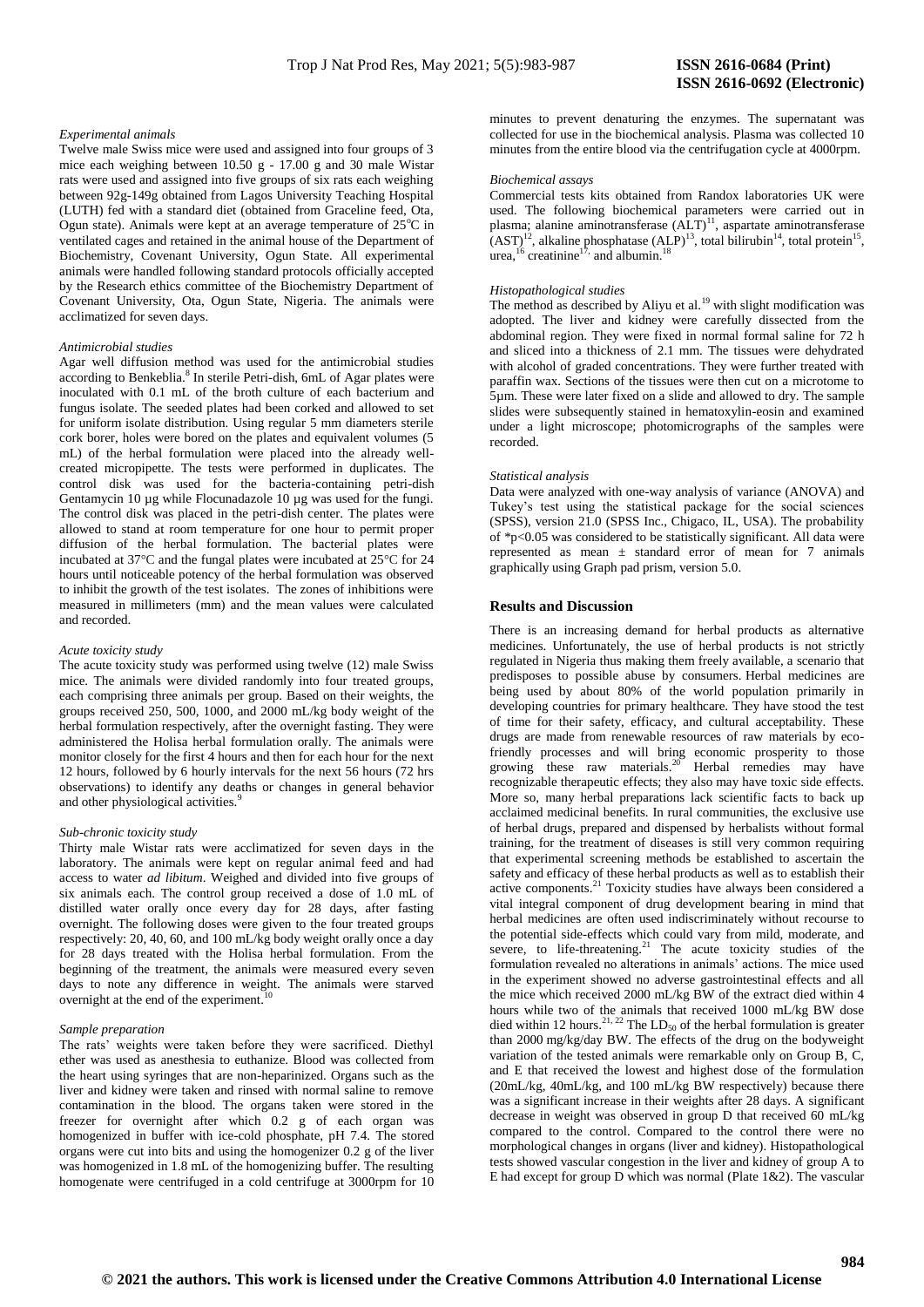congestion observed is not responsible for the drug because group A was given only distilled water also had vascular congestion as seen in the photomicrograph. Nevertheless, there were also significant changes in the weights of different organs particularly in the animals that received the highest dose of the drug in the kidney and liver. Creatinine is excreted in the kidneys and used as an indicator for renal failure.<sup>23</sup> The concentration of creatinine plasma increases significantly suggesting an underlying effect of the herbal formulation on renal filtration mechanism. There was no significant increase in the plasma protein (Table 2) of the experimental animals which explains that the kidney did not compromise its function. The specific markers of hepatic injury and hepatocellular necrosis are Aspartate aminotransferase (AST), Aminotransferase (ALT), and Alkaline phosphatase (ALP), and an increase in their plasma concentrations indicates hepatic and cardiac damage.<sup>24</sup> An increase in serum ALP may be as a result of an enhanced synthesis of the enzyme to increase biliary pressure.<sup>25</sup> There was no significant change in the levels of both enzymes which further explains that the herbal formulation had no effect on the liver and this is confirmed by the histological study where the hepatic tissue morphology indicated no pathological changes and has no toxic effect on the liver and kidney tissue. Since ALP is also synthesized by other tissues of the body, a dose-related rise in ALP activity may not be due to liver damage.  $26, \frac{27}{7}$  This result is supported by the histological assessment of the liver tissue where no obstructive jaundice and intrahepatic cholestasis as a consequence of a high level of ALP was observed. It has been reported that lipids play a key part in the pathological changes associated with disease  $conditions<sup>28</sup>$  A rise in triglyceride has been associated as a risk factor for atherosclerosis and shows the presence of hyper-lipidemic agent; this was observed in groups administered 40 and 60 ml/kg, HDLcholesterol levels showing the presence of an anti-atherogenic agent in all the experimental animals treated with the herbal formulation

suggesting that cardiovascular risk factors that contribute to the death of rats were present.<sup>29</sup>

**Table 1:** Zone of inhibition (mm) of Holisa herbal formulation against bacteria and fungi isolates

| <b>Microorganisms</b>    | Holisa      | Gentamycin | Flocunadazole |  |
|--------------------------|-------------|------------|---------------|--|
|                          | formulation |            |               |  |
| Pseudomonas              | 9           | 13         |               |  |
| aeruginosa               |             |            |               |  |
| Staphylococcus           | 8           | 23         |               |  |
| aureus                   |             |            |               |  |
| Salmonella typhi         | 10          | 17         |               |  |
| Escherichia coli         | 17          | 23         |               |  |
| <b>Bacillus</b> subtilis | 6           | 15         |               |  |
| Serratia spp.            | 8           | 22         |               |  |
| Listeria                 | 7           | 20         |               |  |
| monocytogenes            |             |            |               |  |
| Saccharomyces            | 6           |            | 19            |  |
| spp                      |             |            |               |  |
| Rhizopus spp.            | 7           |            | 9             |  |
| Aspergillus niger        | 6           |            | 10            |  |

**Table 2:** Effect of Holisa Formulation on Liver Function Parameters in Wistar Rats

| <b>GROUPS</b>             | AST(U/I)                | ALT (U/I)     | ALP(U/I)       | $ALB$ (mg/dL) | T.PRO(g/dL)  | T.BIL(mg/dL)  | D.BIL(mg/dL)   |
|---------------------------|-------------------------|---------------|----------------|---------------|--------------|---------------|----------------|
| A(1mL d.H <sub>2</sub> O) | $297.1 + 43.30$         | $30.6 + 0.33$ | $10.24 + 0.04$ | $0.7 + 0.03$  | $1.3 + 0.04$ | $2.0 + 0.34$  | $15.3 + 1.43$  |
| B(20mL/kg)                | $380.0 + 26.77$         | $19.5 + 1.50$ | $10.52 + 0.04$ | $0.9 + 0.02$  | $1.7 + 0.19$ | $1.1 + 0.12*$ | $14.8 + 0.66$  |
| C(40mL/kg)                | $486.0 + 42.18$         | $23.7 + 0.47$ | $10.62 + 0.04$ | $1.1 + 0.04*$ | $1.5 + 0.09$ | $1.2 + 0.29*$ | $16.2 + 0.49$  |
| D(60mL/kg)                | $486.0 + 47.02^{\circ}$ | $23.2 + 2.78$ | $10.25 + 0.05$ | $1.1 + 0.04*$ | $1.2 + 0.7$  | $1.4 + 0.27*$ | $15.7 + 1.59$  |
| E(100mL/kg)               | $426.0 + 29.63$         | $20.7 + 1.65$ | $10.01 + 0.04$ | $0.9 + 0.03$  | $1.4 + 0.06$ | $1.3 + 0.11$  | $18.6 + 0.60*$ |

Values are expressed as mean  $\pm$  standard error of mean.\* p < 0.05 significant when compared to control. AST: aspartate aminotransferase; ALT: alanine aminotransferase; ALP: alkaline phosphatase; T.BIL: total bilirubin; D.BIL: direct bilirubin; Alb: Albumin; T.PRO: total protein. A significant increase  $(p < 0.05)$  in AST was observed in the groups treated with 40, 60, and 100 mL/kg body weight of the formulation, while the level of direct bilirubin in the group treated with 100 mL/kg body weight of the formulation was also significantly increased ( $p < 0.05$ ). The total protein showed no significant change across all groups.

**Table 3:** Effect of Holisa Formulation on lipid profile parameters in Wistar rats

| <b>GROUPS</b>             | Triglycerides $(g/dL)$ | $Cholesterol$ (mg/dL) | $HDL$ (mg/dL)    | $LDL$ (mg/dL)   |
|---------------------------|------------------------|-----------------------|------------------|-----------------|
| A(1mL d.H <sub>2</sub> O) | $120.6 + 0.51$         | $63.1 \pm 4.72$       | $91.3 + 0.04$    | $115.2 + 1.25$  |
| B(20mL/kg)                | $94.5 + 2.65*$         | $50.2 + 2.99$         | $111.5 \pm 0.18$ | $64.7 + 1.55*$  |
| C(40mL/kg)                | $215.2 + 0.45*$        | $40.3 + 2.14*$        | $111.6 \pm 0.06$ | $89.7 + 6.02*$  |
| D(60mL/kg)                | $190.3 + 0.50*$        | $51 + 2.64*$          | $121.2 + 0.09*$  | $110.9 + 5.48$  |
| E(100mL/kg)               | $135.9 + 0.70*$        | $62 + 2.05*$          | $130.7 \pm 0.04$ | $151.4 + 4.65*$ |

Values are expressed as mean  $\pm$  standard error of mean. \*p < 0.05 significant when compared to control. HDL: high-density lipoprotein; LDL: lowdensity lipoprotein. Elevated levels of lipid profile may predispose to cardiovascular-related disorders. A significant increase (p < 0.05) in triglyceride was observed in the groups treated with 40 and 60 mL/kg body weight of the formulation. LDL shows an increase in the groups treated with 100 mL/kg body weight of the formulation.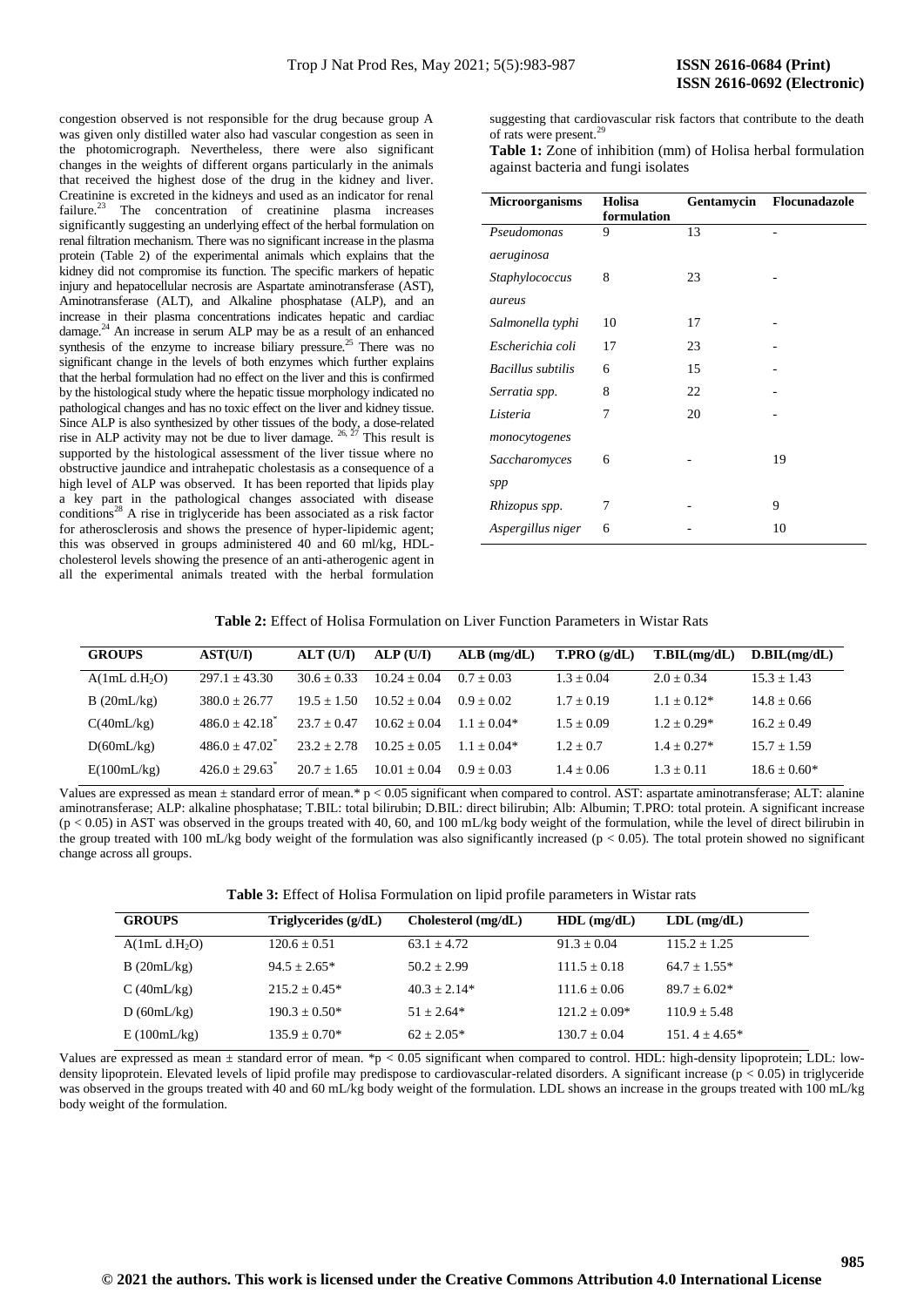

Plate 1: Photomicrograph of the liver tissues (H&E X100) of rats administered (a) distilled water (b) 20 mL/kg (c) 40 mL/kg (d) 60 mL/kg (e) 100 mL/kg body weight of Holisa herbal formulation.



**Plate 2:** Photomicrograph of kidney tissues (H&E X100) of rats administered (a) distilled water (b) 20 mL/kg (c) 40 mL/kg (d) 60 mL/kg (e) 100 mL/kg body weight of Holisa herbal formulation. Histopathological tests showed vascular congestion in the liver and kidney of group A to E except for group D which was normal. The vascular congestion observed is not due to the drug because group A was given only distilled water also had vascular congestion as seen in the photomicrograph